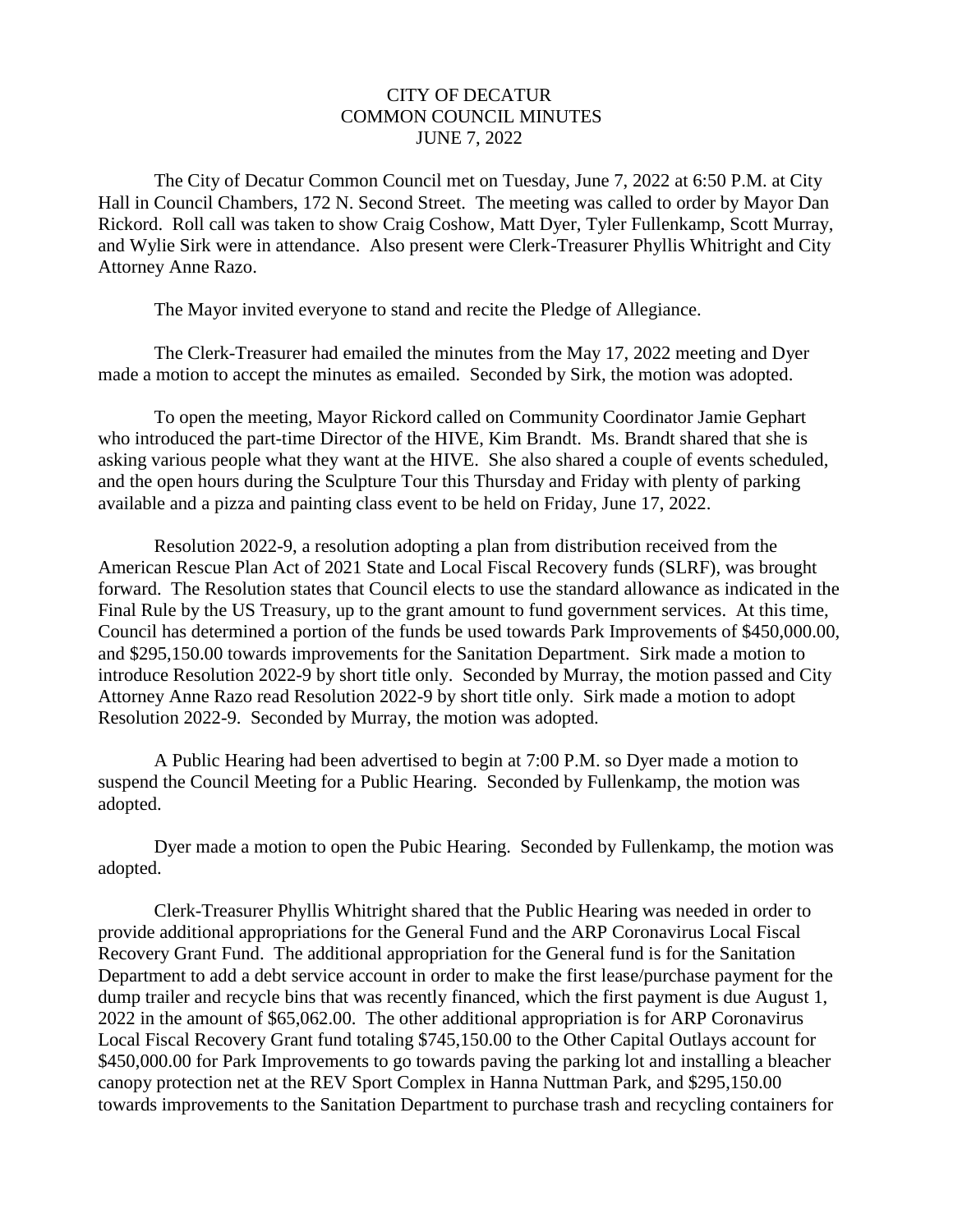City residents. Since the money was not in the original budget, the additional appropriations process was necessary. There being no public input, Dyer made a motion to close the Public Hearing. Seconded by Murray, the motion was adopted.

 Dyer made a motion to reconvene the City Council meeting. Seconded by Murray, the motion was adopted.

 Resolution 2022-10, a resolution to provide the approval of the additional appropriations for the General fund for the Sanitation budget of \$65,062.00, and the ARP Coronavirus Local Fiscal Recovery Grant fund of \$745,150.00, was brought forward. Sirk made a motion to introduce Resolution 2022-10 by short title only. Seconded by Murray the motion passed and City Attorney Anne Razo read Resolution 2022-10 by short title only. Sirk made a motion to adopt Resolution 2022-10. Seconded by Murray, the motion was adopted.

 Sirk made a motion to make the publication for the Public Hearing for the additional appropriations a matter of record. Seconded by Dyer, the motion was adopted.

 Next on the agenda was Utilities Auditor, Kevin Hackman regarding an ordinance amending the water rates and charges. Hackman shared that the State Legislature had repealed the Utility Receipt Tax which forced a reduction in water rates and charges at the local level. The average decrease would be \$.29 for City users and \$.36 for those outside the City. Thus, Ordinance 2022-9, an ordinance to adjust the water rates as per the repeal of the Utility Receipt Tax collected for the State, was brought forward. Sirk made a motion to place Ordinance 2022-9 on its first reading by short title only. Seconded by Dyer, the motion passed and City Attorney Anne Razo read Ordinance 2022-9 by short title only. Sirk made a motion to pass Ordinance 2022-9 on its first reading. Seconded by Coshow, a roll call vote was held and passed 5-0. Sirk made a motion to place Ordinance 2022-9 on its second reading by short title only. Seconded by Dyer, the motion passed and City Attorney Anne Razo read Ordinance 2022-9 by short title only. Sirk made a motion to pass Ordinance 2022-9 on its second reading. Seconded by Dyer, a roll call vote was held and passed 5-0. Sirk made a motion to table Ordinance 2022-9 until the next meeting on June 21, 2022. Seconded by Dyer, the motion was carried.

 It was shared that a Public Hearing would be needed and Hackman would need to send letters to notify those outside the City of the Public Hearing and final passage of the ordinance.

 Next on the agenda was a request for a tax abatement for personal property and real estate from Hoosier Pattern Inc. and RH Warehouse, LLC. Attorney, Audra Snyder representing Hoosier Pattern and RH Warehouse along with Melissa Affolder from Hoosier Pattern appeared on behalf of Keith Gerber. A written statement was presented since Mr. Gerber who was out of town, which explained in detail his expansion project. Ms. Affolder explained the request was to add silos to store silica sand and transport by rail, and to also upgrade equipment to improve their products. The proposal sought abatement for ten (10) years for the personal property and ten (10) years for the real estate, the plan is for five (5) additional employees. Curt Witte, Building and Zoning Superintendent, shared that there may still be some issues regarding easements with AEP for the railroad and his desire to make sure those are resolved. Ms. Affolder commented that she was not aware of any problems at this time. Fullenkamp made a motion to proceed with the abatement of personal property and real estate. Seconded by Dyer, the motion was adopted. Regarding the next step, to move forward with the abatements, City Attorney Anne Razo informed the Council that a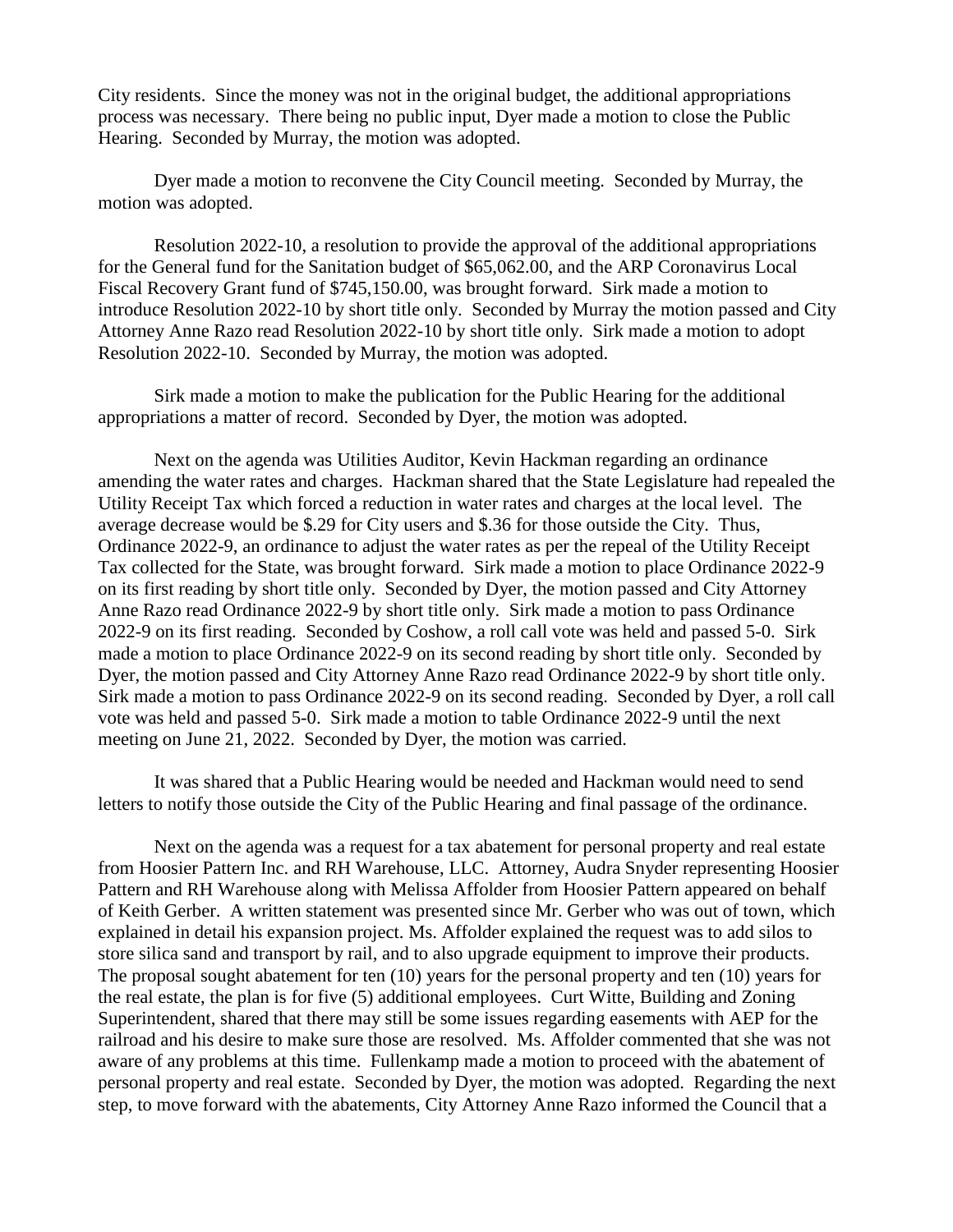Declaratory Resolution needed to be presented and acted upon. Then a Public Hearing would need to be scheduled for a Confirming Resolution. Following a discussion which resulted in questions unanswered, Fullenkamp made a motion to table the abatement request and any Declaratory Resolution until the June 21, 2022 meeting. Seconded by Dyer, the motion was adopted.

 Curt Witte, Building Zoning Superintendent appeared before the Council regarding the Flood Hazard Area ordinance amendments. Witte shared that the City is to be audited on June 24, 2022 and it is hoped that the City can keep its current rate for flood insurance or perhaps even lower it. The State has written new and added definitions so it is necessary to amend Chapter 155 of the City Code of Ordinances of 2015 regarding Flood Hazard Areas. Witte shared that Erin Heyerly, Office Administrator had worked through the various changes needed with the State. City Attorney Anne Razo mentioned that a lot of technical aspects had been updated. It was noted the ordinance needs to be passed or the flood insurance rate will be increased. It is a way to help the City residents who have flood insurance keep their rates down. Ordinance 2022-10, an ordinance which amends Chapter 155 of the Decatur Code of Ordinances of 2015 regarding Flood Hazard Areas was brought forward. Sirk made a motion to place Ordinance 2022-10 on its first reading by short title only. Seconded by Dyer, the motion was passed and City Attorney Anne Razo read Ordinance 2022-10 by short title only. Sirk made a motion to pass Ordinance 2022-10 on its first reading. Seconded by Dyer, a roll call vote showed passage by a 5-0 vote. Sirk made a motion to place Ordinance 2022-10 on its second reading by short title only. Seconded by Dyer, the motion was passed and City Attorney Anne Razo read Ordinance 2022-10 by short title only. Sirk made a motion to pass Ordinance 2022-10 on its second reading. Seconded by Dyer, a roll call vote showed 5-0 passage. Sirk made a motion to table Ordinance 2022-10 for third reading until June 21, 2022. Seconded by Dyer, the motion was adopted.

 Coshow brought up the request to purchase a floor cleaner at the MERIT Center for the janitors to use. A demo had been found at a cost of \$4,000. Coshow requested for the City to pay half, while the MERIT Center Board will pay the other half. Dyer made a motion to pay \$2,000 for the floor cleaner from Council's budget, with the MERIT Center Board paying the other half. Seconded by Murray, the motion passed with Coshow and Sirk abstaining.

 Community Coordinator Jamie Gephart brought forth two (2) event forms. The first event request was from Diane Ortiz for a wedding reception to be held on Madison Street Plaza on July 16, 2022 from 5:00 to 11:00 P.M. The second event request was from Tonya Hamilton for the Class of 1992 class reunion on Saturday, July 23, 2022 from 6-10 P.M. on the Madison Street Plaza. Both events will be using the restrooms and electricity and both are using Bixler Insurance for their liability insurance. Coshow made a motion to approve both events. Seconded by Dyer, the motion was adopted.

 Following the approval of the two (2) event forms, City Attorney Anne Razo suggested comprising a list of those events that happen annually so that Community Coordinator Jamie Gephart could approve them without coming before the Council unless she had questions.

 Mayor Rickord shared that Stephanie Simmerman from Common Ground Church had inquired about a meeting place to hold activities for high school kids. Mayor Rickord suggested for Council members to think about possible locations for the youth.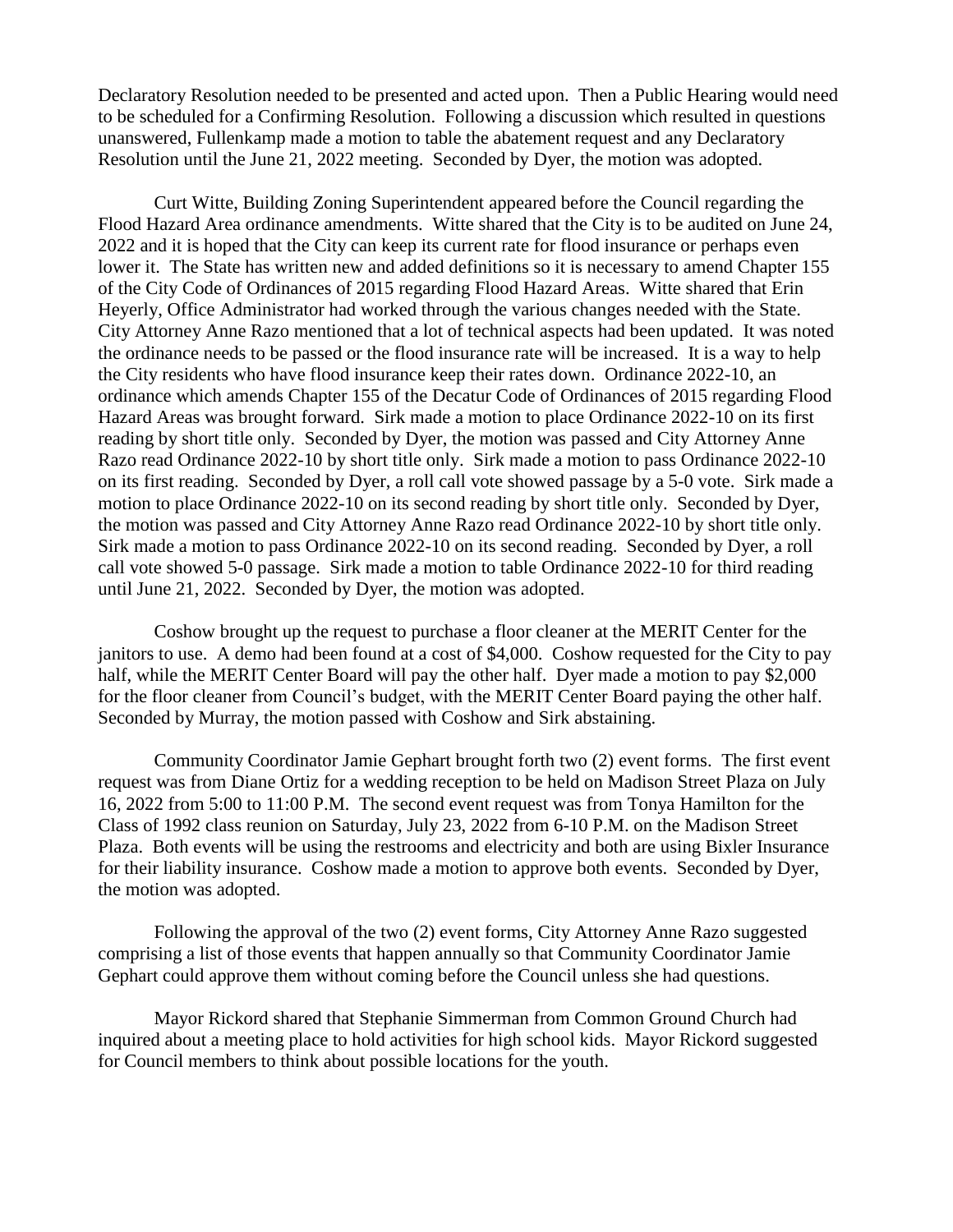Operations Manager Jeremy Gilbert appeared before the Council regarding the next round of applications (2022-2 call) for the Community Crossings Matching Grant. Gilbert shared that there were streets still available for work and he felt the program had been good for the City. Mayor Rickord would like to see the trail system improved and there is a possibility some of these funds could be used for trails. Gilbert remarked that there may be some right-of-way issues when using the funds for trails. USI Consultants helped with the current grant, so Gilbert requested using them again. Dyer made a motion for Gilbert to pursue making application for the next round of Community Crossing Matching Grant Funds for streets and trails, and also approving USI Consultants to help with the grant application. Seconded by Coshow, the motion was adopted.

 Operations Manager Jeremy Gilbert announced that crack and seal work will be done this summer.

 Clerk-Treasurer Phyllis Whitright shared a letter of resignation as of July 1, 2022 from her Deputy Clerk-Treasurer, Bobbie Witte. Dyer made a motion to make the letter of resignation a matter of record. Seconded by Murray, the motion was adopted.

 Clerk-Treasurer Whitright informed Council that the Deputy Clerk-Treasurer is an appointed position, but still will need Council's approval to fill the vacancy. Dyer made a motion to approve for Clerk-Treasurer Whitright to proceed with the hiring a replacement. Seconded by Murray, the motion was adopted.

 Mayor Rickord had been approached by the Decatur Rotary Club regarding the need for a letter from the City to the Gaming Authority acknowledging the Rotary Club has the approval to have an event during the Thursday night concerts on Madison Street Plaza. Murray made a motion to proceed with the letter. Seconded by Fullenkamp, the motion was adopted.

 Mayor Rickord reminded everyone of the Sculpture Tour and Plein Art events on Thursday and Friday, and the Wildflowers Concert and Flight of the Fairies events on Saturday. Thus, the weekend is full of activities for all to enjoy.

## Department Heads;

 Operations Manager Jeremy Gilbert shared that his staff will be busy on Friday with the placement of the new sculptures. He encouraged people to stop by the REV Sports Complex to see the progress made.

 Fire Chief Jeff Sheets announced that on Thursday morning there will be a Youth Tour from 8-11:30 A.M. at the Fire station.

 Curt Witte, Building and Zoning Superintendent reported that construction has started on the rehab of 138 N. Second Street building, and that the street would likely need to be closed for a day or two eventually.

 Mayor Rickord acknowledged the staff of the Building and Zoning Department who have been extremely busy with nuisance violations. Building Supt., Witte shared that they have already had 260 reports this spring. Mayor Rickord commended the Department for their work.